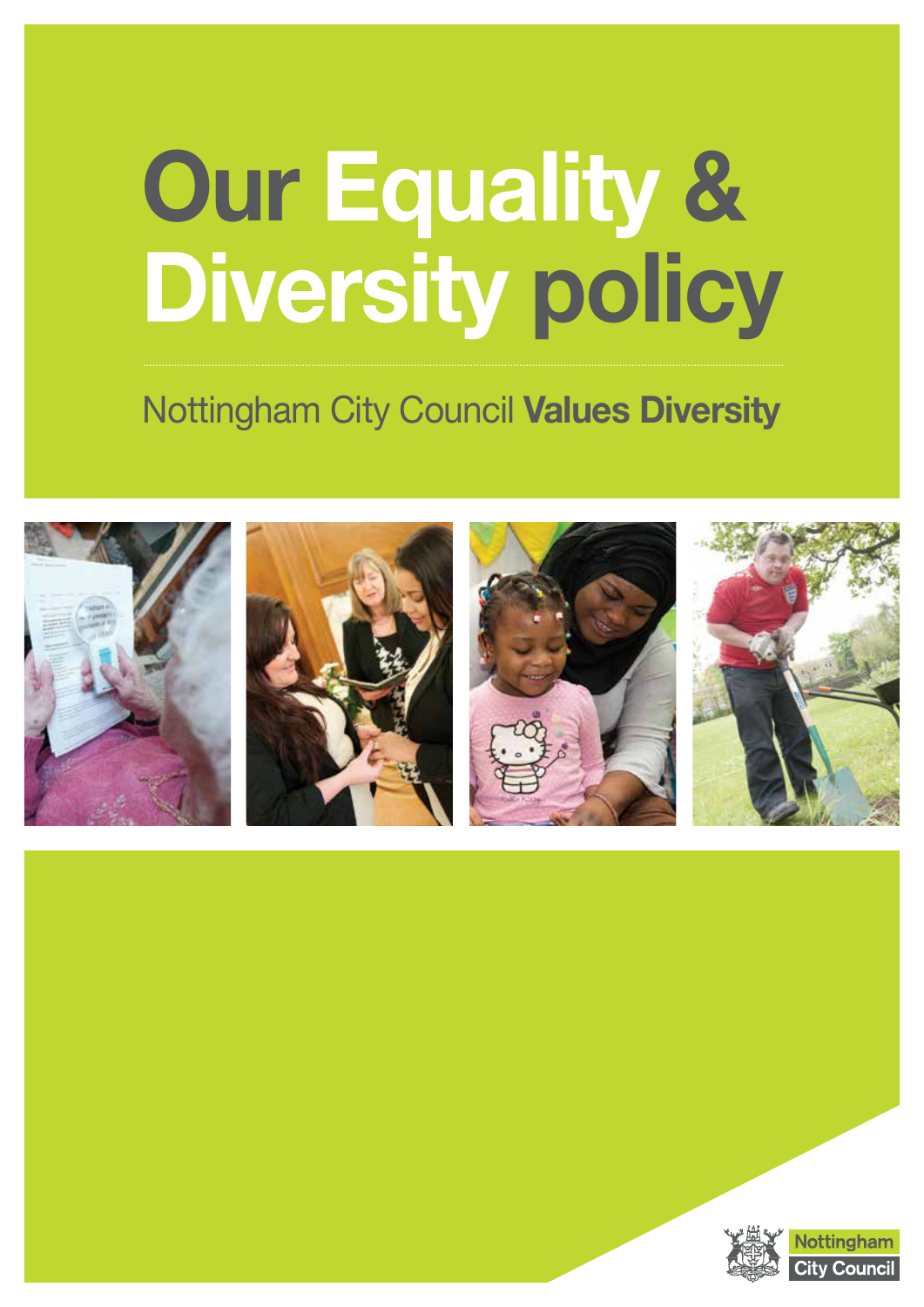### **Our Equality & Diversity policy**

#### **We believe and recognise that the diversity of Nottingham's communities is a huge asset, which should be valued and seen as one of the City's great strengths.**

The people, who live, work, study in or visit Nottingham come from diverse backgrounds and circumstances. They are of all ages, races and ethnic groups, disabled and non-disabled, and they are from faith and non-faith backgrounds. The City also has a vibrant lesbian, gay, bi-sexual and transgender community. People live in a range of different types of households and have access to widely differing levels of income. As a City there are extremes of wealth with some areas of Nottingham being amongst the most deprived in the country.

Having a diverse community is a great asset to our City. However, some communities experience disadvantage and discrimination that has a negative effect on the quality of their lives. Although this can affect all communities, most often it affects women, black and minority ethnic communities, disabled people, young and old people, lesbians, gay men, bisexual and transgender people disproportionately.

As one of the largest employers in Nottingham and one of the main providers of local services, the City Council is committed to providing equality of opportunity and tackling discrimination, harassment, intimidation and disadvantage. We are also committed to achieving the highest standards in service delivery, decision-making and employment practice.

#### **This policy is endorsed by the Chief Executive and the Leader of the Council.**



**Ian Curryer** Chief Executive



**Cllr Jon Collins** Leader of the Council



**Cllr Nicola Heaton** Portfolio Holder for Equalities

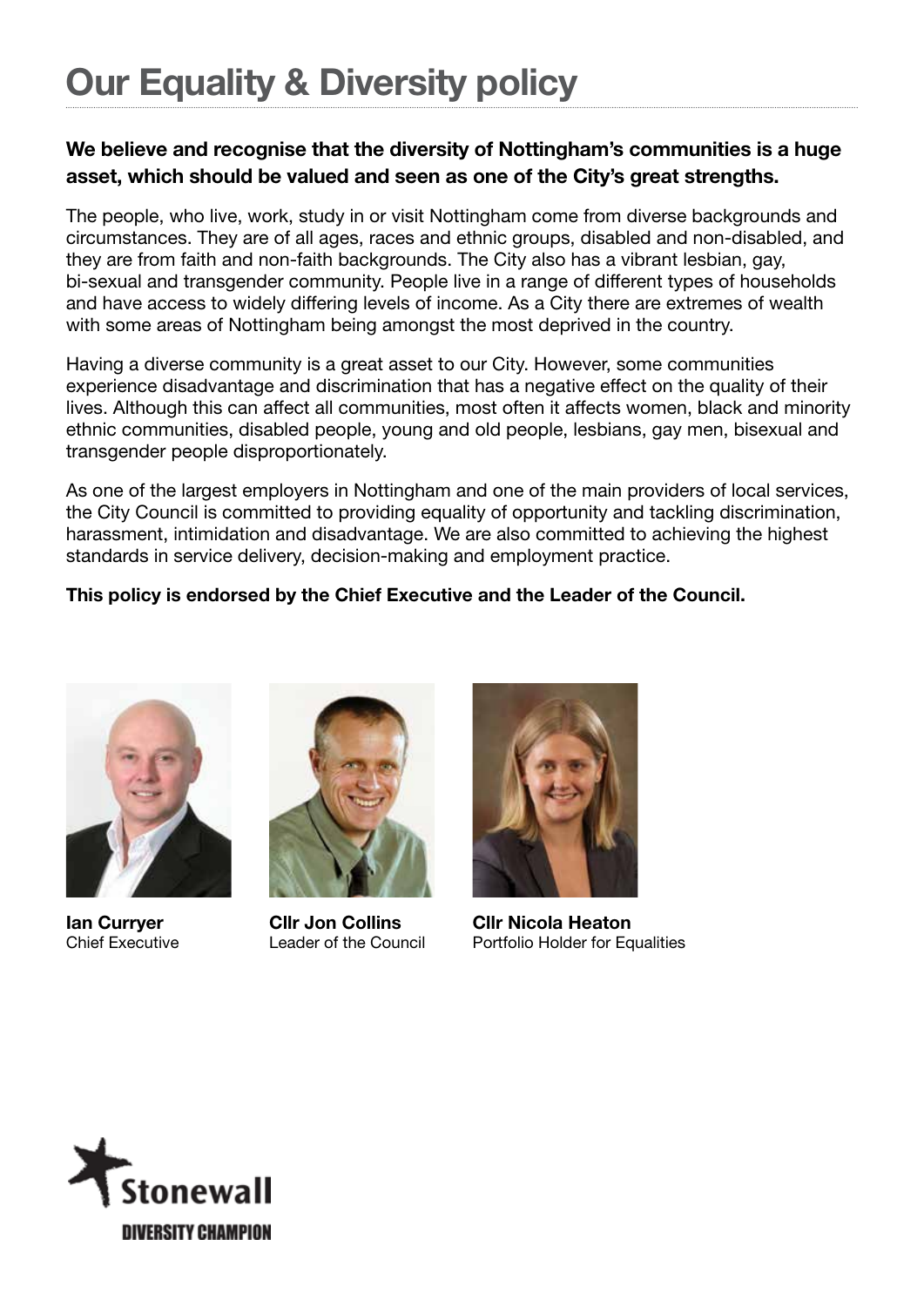# **The legal bit**

This policy reinforces our responsibility under the **Equality Act 2010** and our **Public Sector Equality Duty** to ensure equality of opportunity for all sections of the community and our workforce. Our general and specific duties are to:

### **General Duty**

- Eliminate unlawful discrimination, harassment and victimisation and other conduct prohibited by the Act.
- Advance equality of opportunity between people who share a protected characteristic and those who do not.
- Foster good relations between people who share a protected characteristic and those who do not.

### **Specific Duty**

- To publish information to demonstrate how we are complying with the Public Sector Equality Duty, and
- To prepare and publish equality objectives.

The equality objectives contained within the Corporate Plan, and associated action plans, outline the specific steps Nottingham City Council will take to achieve these duties. Please contact a member of the Equality & Community Relations Team for more information.

### **What are your characteristics?**

As an individual, some of the following characteristics will help to define you as a person:

- • Age
- • Disability
- • Gender reassignment
- Marital or civil partnership status
- Pregnancy and maternity
- Race (to include colour, nationality, and ethnic or national origins)
- • Religious, spiritual or none beliefs
- Sexual orientation (whether straight, lesbian, gay or bisexual)
- Sex (Male or Female)

Under the Equality Act 2010, these characteristics are protected. In addition to these, Nottingham City Council has pledged to provide support to anyone with the following characteristics:

#### **Responsibility for dependents**

#### **Trade union or political activities**

Therefore, as an overarching commitment in order to protect the City's diversity, Nottingham City Council will not tolerate less favourable treatment of anyone on the grounds of any of the above characteristics.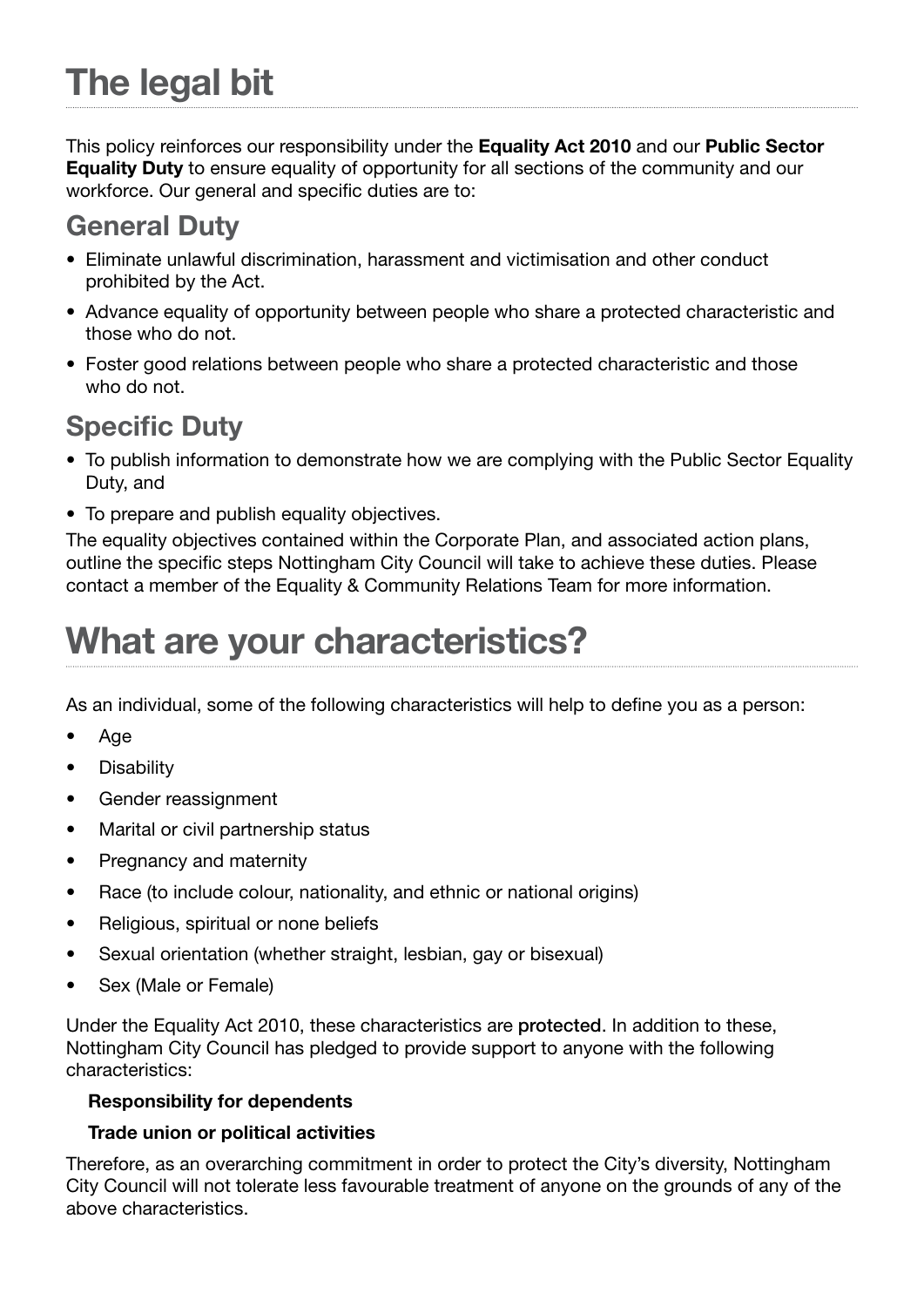### **Making equality and diversity** business as usual

#### WE WILL:

### **Use our influence and purchasing power to help make equality a reality for**

**all** and to tackle the prejudice, discrimination and disadvantage which occurs in the City. This will include ensuring that the organisations we buy services from or provide funding to operate similar policies and practices on equality and diversity.

#### **Seek to ensure that our workforce reflects the diverse communities we**

**serve** and that every colleague is treated fairly during the whole of their working life. This will be achieved through regular monitoring of our workforce and equal pay audits.

**Take action to eradicate discrimination and inequality** when delivering services, when employing others to deliver services on our behalf and when providing funding to others to provide services to the people of Nottingham. Everyone who uses our services will be treated in a professional manner, with courtesy, respect and dignity.

**Adopt legal, national and local guidelines**, relevant legislation, codes of practice and City Council policies or strategies that seek to ensure equality of opportunity and promote good relations between all the communities of Nottingham.

Continue to **work closely with trade unions and colleague networks and community representatives** to develop our Equality and Diversity Policy and action plans.

**Evaluate and monitor the impact of our policies, services and functions on communities through regular consultation**, and make changes to them where they impact unfairly or adversely on any group/s. These changes will be outlined in our Equality & Diversity reports which will be made publicly available.

**Make equality and diversity the responsibility of everyone**, including every elected Councillor, every colleague and every representative of the City Council. Our ultimate aim is to empower every citizen to see equality as all of our business.

**Carry out Equality Impact Assessments** before making important decisions to consider the potential impact on citizens, communities and colleagues – including early consultation with colleague and community representatives wherever possible.

**Set challenging equality objectives and targets** in relation to employment, service delivery and the carrying out of our functions.

**Share information and experience** of good practice on equality through links with other public, private, voluntary and community organisations in the City.

**Use the 'Social Model of Disability'** as the basis for our work to promote equality of opportunity for and to tackle discrimination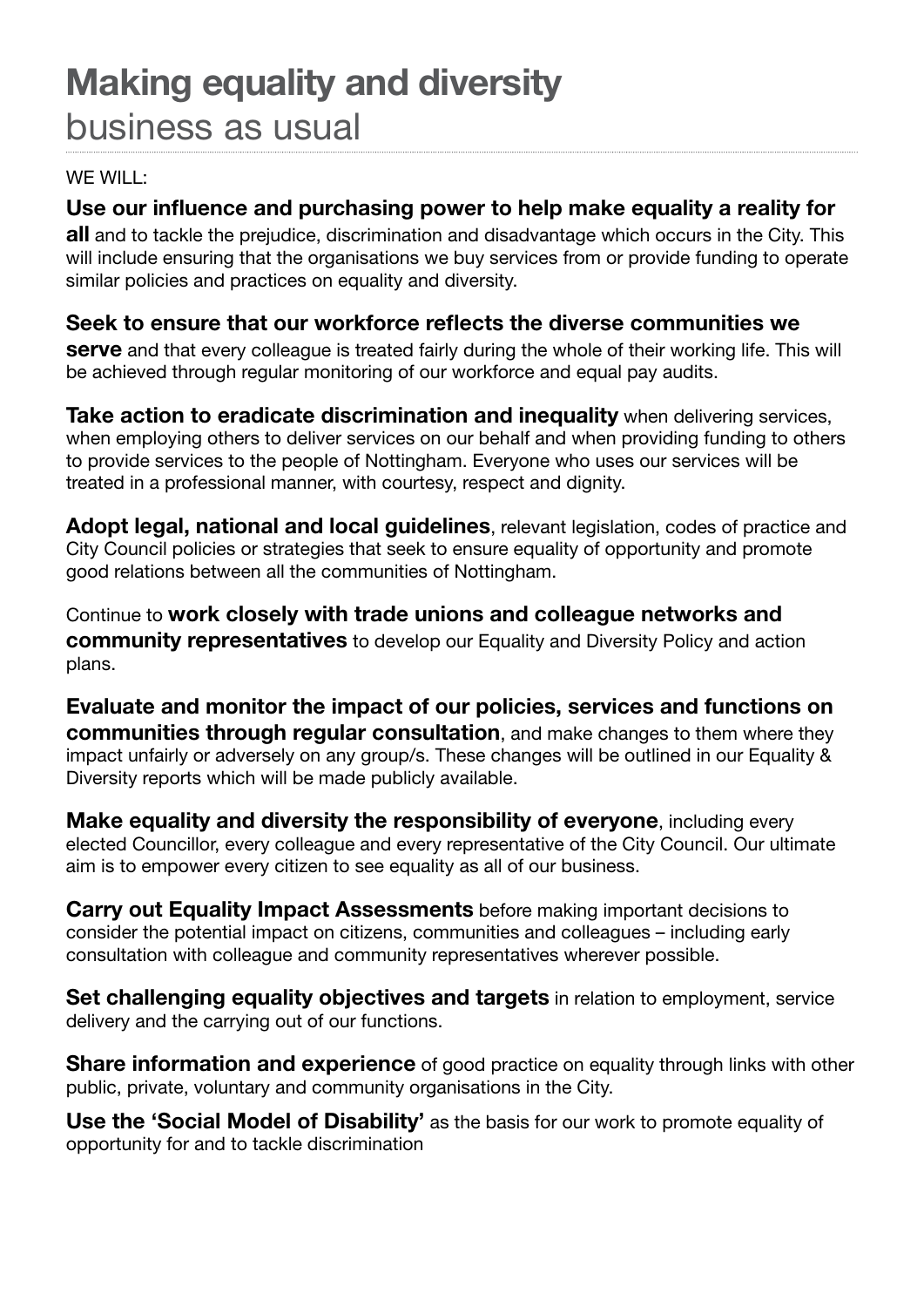## **What we will do for Nottingham Citizens**

### **Make our buildings and services accessible** to all the citizens of Nottingham.

**Make our public information accessible** to all the citizens of Nottingham, providing alternative formats, interpretation and sign language services where necessary. We will hold onto our promise of keeping information simple and easy to understand.

Work with our partners and stakeholders to **stamp out all forms of bullying, harassment and intimidation**.

**Work with Nottingham's diverse communities** to tackle disadvantage and discrimination through consultation and involvement.

**Consider the needs of all communities** in the methods we use for communicating with citizens, colleagues and residents.

Use our standing in the City to **help shape public opinion** to promote equality within Nottingham.